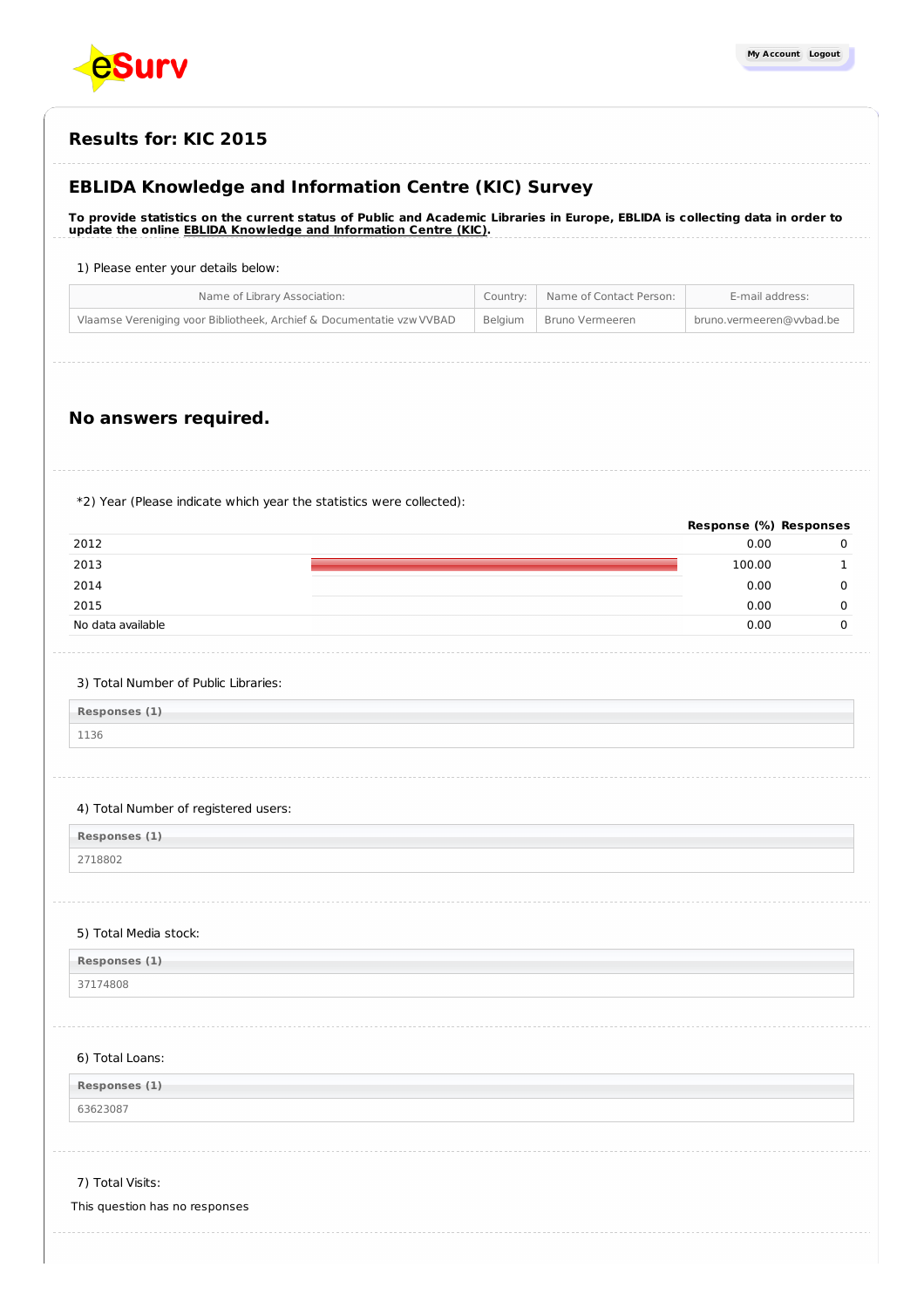| 4713                                                                                                                                                                  |                                       |              |
|-----------------------------------------------------------------------------------------------------------------------------------------------------------------------|---------------------------------------|--------------|
|                                                                                                                                                                       |                                       |              |
| 9) Average of e-resources:                                                                                                                                            |                                       |              |
| This question has no responses                                                                                                                                        |                                       |              |
| 10) Total e-visits (No. of hits to the websites):                                                                                                                     |                                       |              |
| This question has no responses                                                                                                                                        |                                       |              |
| No answers required.                                                                                                                                                  |                                       |              |
| *11) Year (Please indicate which year the statistics were collected):                                                                                                 |                                       |              |
| 2012                                                                                                                                                                  | <b>Response (%) Responses</b><br>0.00 | 0            |
| 2013                                                                                                                                                                  | 0.00                                  | 0            |
| 2014                                                                                                                                                                  | 0.00                                  | 0            |
| 2015                                                                                                                                                                  | 0.00                                  | 0            |
| No data available                                                                                                                                                     | 50.00                                 | $\mathbf{1}$ |
| Your comments:                                                                                                                                                        | 50.00                                 | 1            |
| Your comments:                                                                                                                                                        |                                       |              |
| Data for Flanders (Dutch speaking Belgium) are available, but we have no data for French speaking Belgium)                                                            |                                       |              |
| 12) Total Number of Academic Libraries:                                                                                                                               |                                       |              |
|                                                                                                                                                                       |                                       |              |
| This question has no responses<br>13) Total Number of registered users:<br>This question has no responses<br>14) Total Media stock:<br>This question has no responses |                                       |              |
| 15) Total Loans:<br>This question has no responses                                                                                                                    |                                       |              |
| 16) Total Visits:<br>This question has no responses                                                                                                                   |                                       |              |

This question has no responses